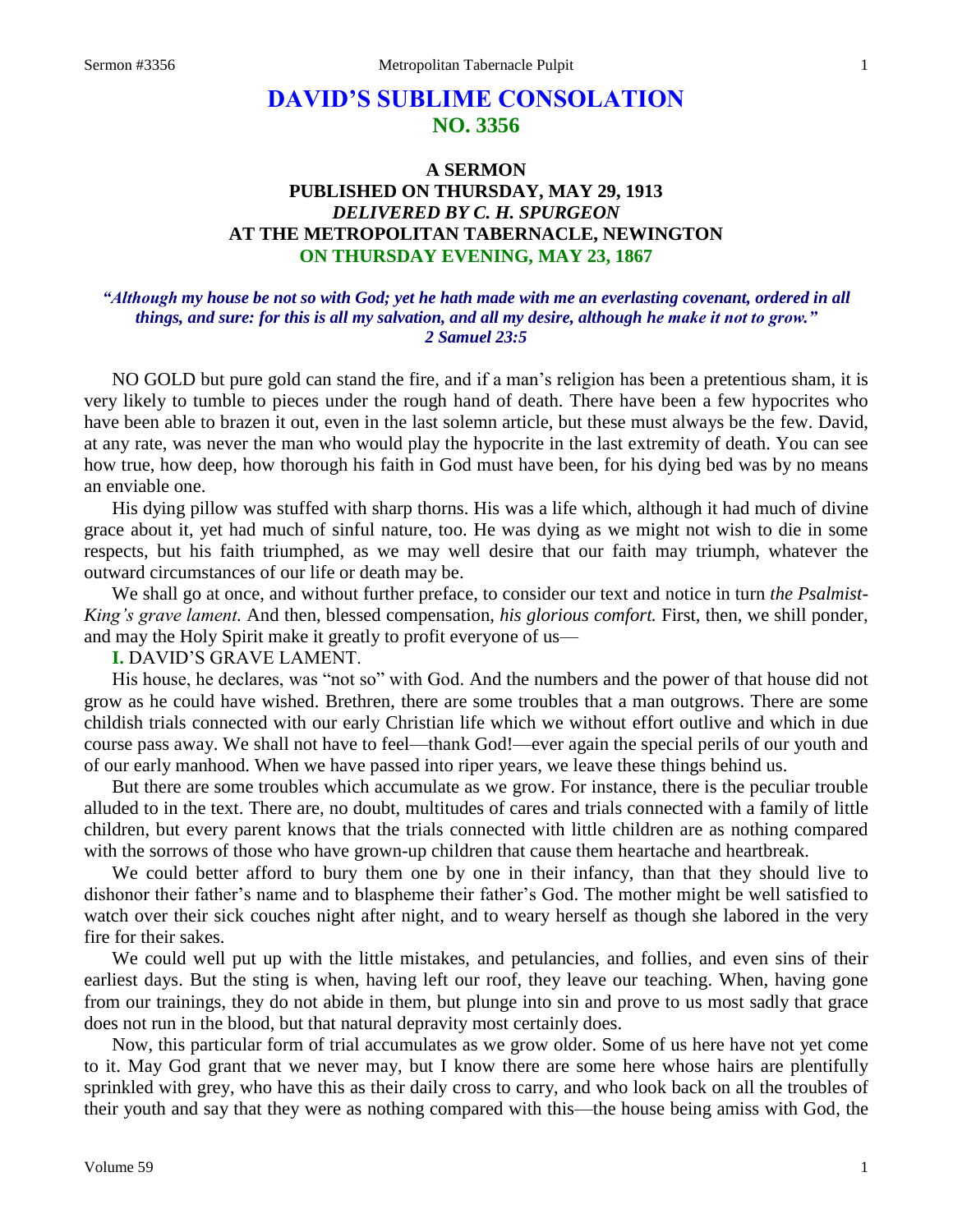children being disobedient—the sons and daughters training up their children, but not in the nurture and admonition of the Lord.

This is a trial which comes when the battle of life, as we think, is almost over and when we might naturally expect to take a little repose in the eventide of life, before the dawning of the everlasting morning. This seems to be one of the last thorns that is thrust into our rest. With some it has been a thorn which, as in the case of David, has pierced their heart in its last beats and throbs.

I may be addressing some such tonight. At any rate, I am addressing a great many who have need to pray against this trial. Oh! it is a dreadful thing—a terrible thing to look forward to, but what must it be to bear, none can tell but those whose hearts have been wrung by the iron hand of such an affliction, but too deeply—

#### *"How sharper than a serpent's tooth it is To have a thankless child."*

David had an Absalom and an Amnon, and a Tamar—of whom the less said the better—and outside his dying-chamber door there was an Adonijah trying to upset his father's last will and testament. And although Solomon was, in some respects, a great deal better, yet he was not, in those days, all that might be wished.

The fact is that, taken as a whole, they were a bad set. Was it any wonder that they should be such? David had himself very much to blame for it, for polygamy can never by any possibility work well. Jacob's trouble arose out of that and no doubt David's troubles began there, too, and this must have been the sting about it, to David, that some of his children could quote their father's example for their sins.

Not but what his life had had in it very many virtues, but children will cover their eyes and not observe those things when it does not suit their whim to see them. But if there be a fault in the parent, there is none more quick than the child to spy it, and to make the fall—the mistake of the parent which was pardoned, because wept over—to be the one outstanding mark of that parent's character and in that alone to imitate it.

Now, my brethren and sisters, at such a time, when we are stung with such a trouble, so near to us for the troubles of our own house ought always to affect us more than any other—there we get our first comforts around the family hearth, and there we must expect to have our sweetest joys and our deepest pangs.

When, I say, we have this affliction, and have in it that drop of gall of knowing that we ourselves are somewhat responsible for the whole matter, and that we cannot throw it upon divine sovereignty, but must take some measure of it to ourselves—oh! it will be glorious faith if still, with all those pangs and griefs in their utmost bitterness, we can say, "Yet he hath made with me an everlasting covenant, ordered in all things and sure, for this is all my salvation and all my desire."

Believe me, it is one thing to read that text, but quite another thing to feel it, and it is one thing to suppose ourselves, under these circumstances, rejoicing in the Lord, but quite another thing to come into these depths—these very depths—with God's waves and billows going over us, and yet by joyous faith to lift our head out of the waves and sing with bravest confidence in our God.

Now we shall be allowed, since David's is but one case among many, to show that apart from the family—supposing that to be right—that there may still be other forms of poignant sorrow under which we may labor and in which our only stay will be to triumph in God's covenant faithfulness to our souls.

The trial to some of us will come possibly *from the church.* The faithful minister makes the church that he serves his family. The earnest deacon, the truly-called elder, considers the church, too, to be his household. The excellent and devoted conductors of the Bible classes, and Sunday school classes will come in the faith and love of sanctified souls to look upon those under their charge as children committed to them as a sacred trust, to train and nurture in Christian life and conduct.

And some of us can say, who have known it, that it is a grief that cuts very deep into the soul when the church, or the class, or whatever our circle of service, is not so with God as we could desire. When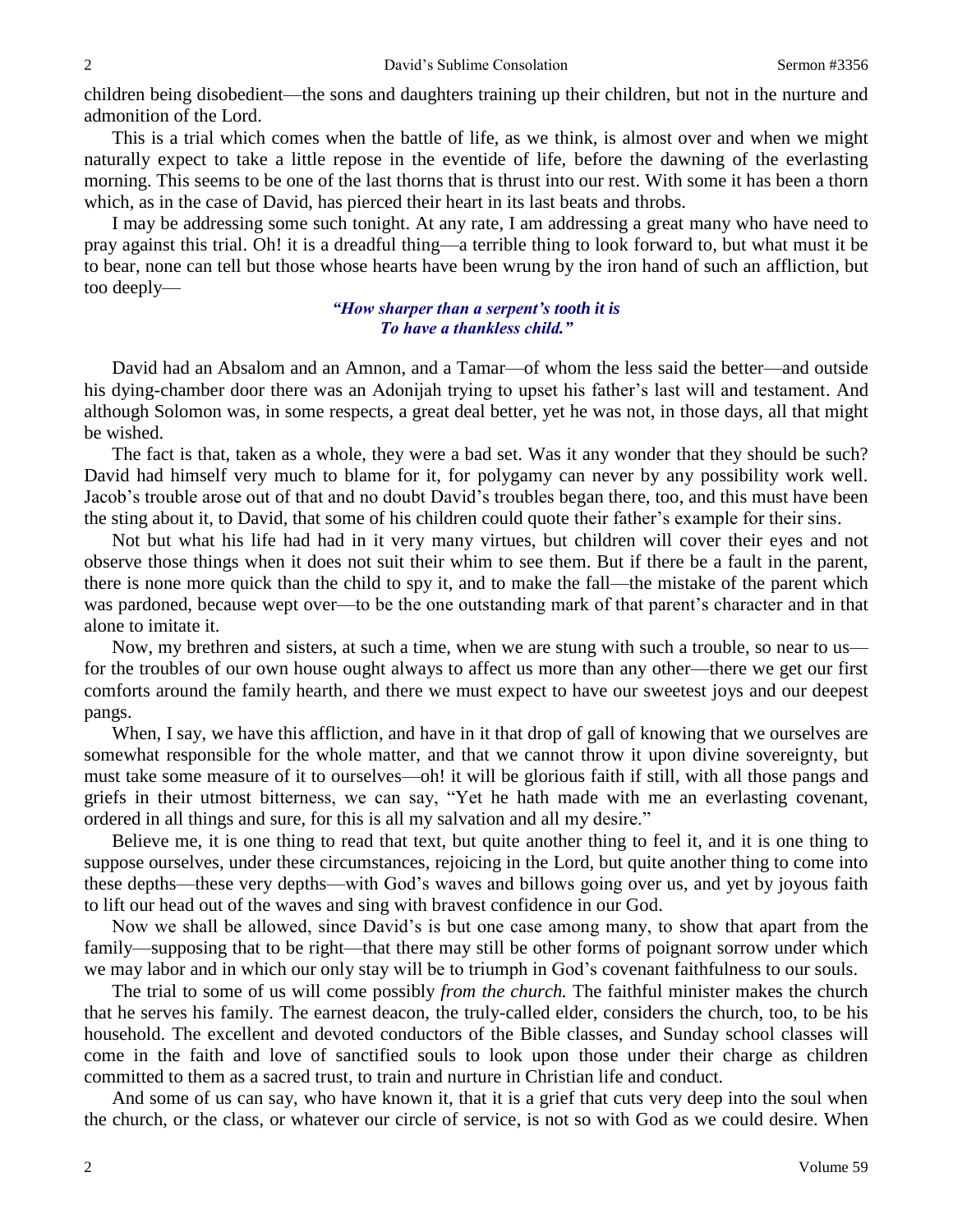we think of some who backslide, when we hear of some, as we have heard time and again, who fall into open sin, and worst of all, into cruel unkindness to the very person who was the means of their conversion, but of whom it is not now possible for them to say anything too bad or too unkind, because, perhaps, they think they have received further illumination, and have learned something which God grant they may unlearn.

Whenever these things occur, and they occur very frequently in a large church and occur very painfully in a small one—they throw the minister, they throw the Sabbath school teacher, they throw the earnest worker of any sort, flat on his face, and they make him shed many tears, and cry out to God in the bitterness of his soul, "You do not make my church grow. You do not make my church to be as I would have it to be—like Yourself. You do not give me the sheaves which I long to reap, nor the souls to be saved which I long to win."

It is a great and deep sorrow, and it is a great blessing if at such times we can come back to this, "Yet he hath made with me an everlasting covenant." You know it is that precious doctrine which is meant to keep us quiet when we are succeeding, for the Lord Jesus said to His apostles when they came back overjoyed and said, "Lord, even the devils are subject to us"—"Ah! nevertheless, rejoice not in this; do not make this the mainstay of your joy, but rather rejoice that your names are written in heaven." Well, when it is not so with us as we would wish, but we have to experience the very opposite, I think that then I can hear our Lord saying, "Nevertheless, be not brokenhearted about this, but rather rejoice that your names are written in heaven, that my covenant with you is everlasting."

Beloved, you may not have either of the two sorrows I have spoken of, but if you are a child of God, you will have fellowship with a third, namely, *the inward state of your own soul.*

In a certain very special sense, *that* is the definite household of every one of us. These powers and passions, imaginings and emotions, thoughts and desires—these are, so to speak, the children of your house, and I am afraid that most of us will have to say, "Although my house is not so with God."

I read a book the other day written by a brother whom I very highly esteem, and indeed reverence for his holiness, excellence, and usefulness, but when I found him speaking of himself as living in perfect allegiance to the Lord Jesus Christ, and perfect love to Him, and as having continued so for twenty years without sin, I must confess that I thought he must either use language in a different way from that in which I use it, or else that he and I must have very different kinds of hearts, for I do not find it as he said.

I do believe I have sincerely strived to serve my Master, and have served Him so as to have had given me many seals of my service, but I never did serve Him in such a way as to be satisfied with my service. I never could dare to feel content with a prayer I ever prayed, or a sermon I ever preached. I have always cultivated the idea that if I were to feel satisfied, I should be proud—and that if I did feel content I should be doing wrong, and so I have rather striven against the feeling of being satisfied with anything within me, but have tried to continually feel that I have still enemies to drive out of the Canaan of my heart, and corruptions still to subdue, glorifying God for anything that I could see that was gracious, but trying, at any rate, to mourn and lament over what was my own—and there is a good deal of that—and I find, if anything, more of it now than ever, not that there is more, but as we grow in grace I think we perceive it more clearly.

A room is not more dusty when it is shut up than it is when the sun shines in through the little crevice in the shutter, where the beam of sunlight comes through. There is no more dust in that particular part of the room where the sun shines in than there is anywhere else, and yet how very full of dust that slanting sunbeam seems to be. The room is not more dusty there, but there is more light there than anywhere else.

So it seems that the very coming in of light to the soul reveals more and more of the evil things, the spiritual unlovelinesses that yet lurks there, and which I fear will be there until the Lord takes us home. It is very pitiable to see so many persons perfectly content to be so very imperfect, sitting down as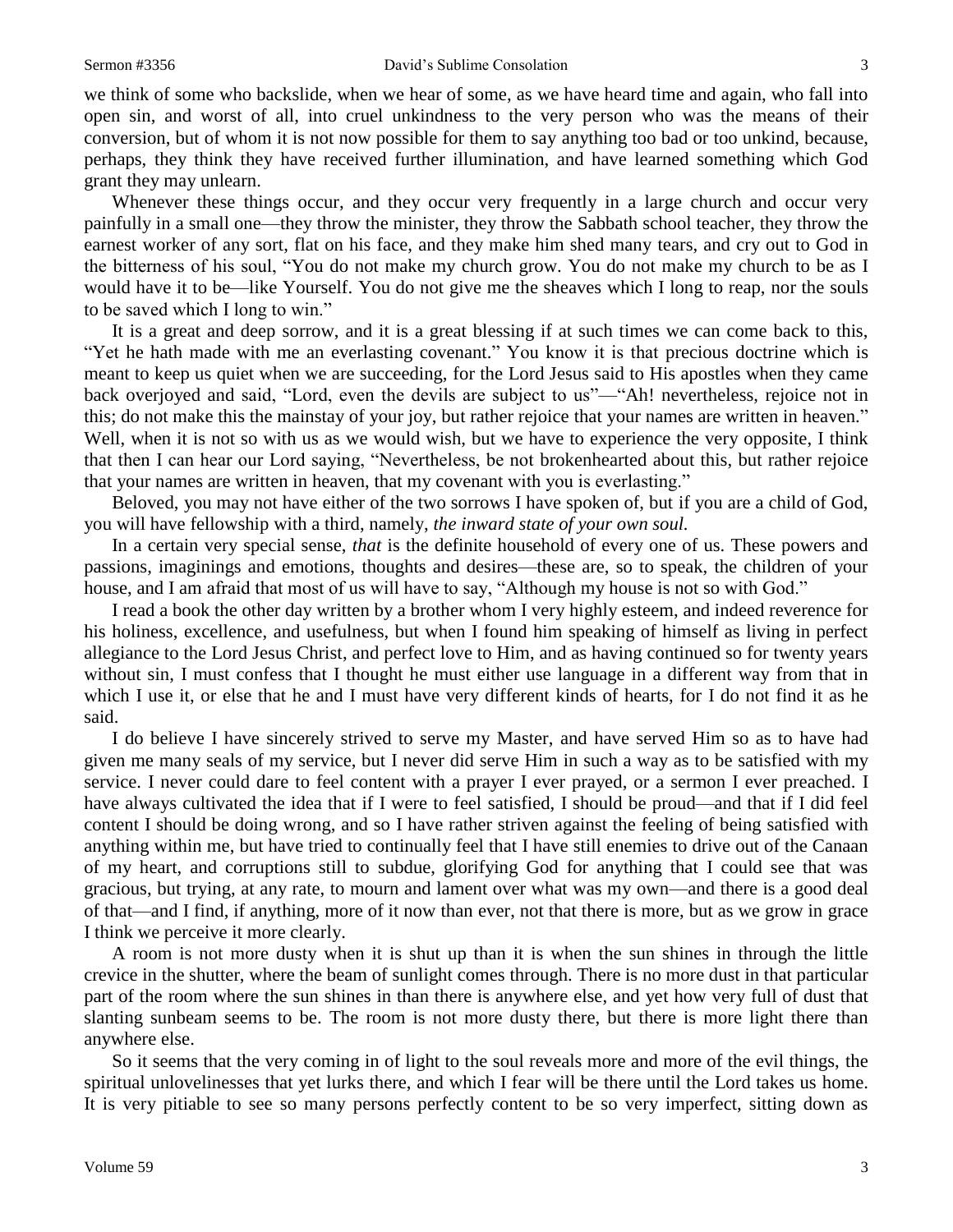though they—knowing they cannot here be absolutely perfect—have no desire to "grow in grace, and in the knowledge of our Lord and Savior Jesus Christ."

It does such persons good to hear a sermon on the doctrine of Scriptural perfection. If it does not make them angry with it, it does them good, for it makes them see that there is something better to be obtained in this world than they have ever yet dreamed and so stimulates their ambition. But for all that, I should still like to see the perfect man, and I would like to see Satan and he have a turn of conflict, and if Satan did not somehow or other get the better of him, I should be mistaken and surprised.

For this I know, that when we are most watchful and most guarded, still temptations will overtake us and surely these men must have some tragically unguarded moments. Ah! brethren, it will not do! "Oh! wretched man that I am, who shall deliver me from the body of this death?" is as certainly the cry of the Christian as the rest of the sentence, "I thank God through Jesus Christ our Lord."

It is, none the less, a sorrow to a truly sanctified soul, not to be sanctified perfectly. It is a most bitter grief to conceive that there should be any sin dwelling in him. It is his cross and his burden, and therefore at such times when the burden is heaviest, it is a gracious thing for faith to be able to say, "Although my heart be not so with God as I would have it, and I do not live so near to Him as I could desire, nor serve Him as I wish, yet still for all that I am a sinner saved by grace, and He has made with me, unworthy me, an everlasting covenant, ordered in all things and sure."

The beauty of the comfort of the text is that it is set boldly, strikingly, upon so black a foil. In David's case a sorrow of the bitterest kind is associated with a joy of the sweetest description, and what I am driving at is this—whether it be family trouble, church trouble, or inward spiritual trouble arising from personal experience, it is the work, and boast, and glory of faith to be able to see light in the midst of the darkness, to find a way through the sea, and a path through the desert, and to sing, "Though this be not what I would have it, nor that, nor the other thing, nor a thousand things, yet hath he made with me an everlasting covenant, ordered in all things and sure."

I shall not stay to say anything about the latter part of the verse, namely, about the house not growing. David did not see his family grow in the estimation of the people, grow in strength, grow in numbers. It is a great sorrow not to see our families growing up in piety and advancing in holiness—a great grief not to see our churches making steady progress—and a heavy trouble, most of all, not to see our own hearts growing in love and other divine graces, and so going onward towards ripe maturity of blessed character.

Having thus spoken of David's great lament, we now turn with joyful relief to speak of—

**II.** DAVID'S GLORIOUS COMFORT.

As I said before, we will only give you a few plain, practical thoughts, praying the Holy Spirit to make them of divine power. The glorious comfort which David found lay in the covenant which God had made with him. With David it was a covenant of royalty for himself and for his seed, but we believed he also had a further vision of the covenant of grace. At any rate, we of the Gospel dispensation must do so, for though we shall not have earthly thrones, yet under Christ's covenant we are made kings and priests unto God.

Now, let us suppose ourselves to be sitting down alone, soliloquizing over all our griefs. There is a burden upon our mind and this thought crosses us—"Yet"—I have a "yet" to set over against my "although." I have a heavy "although" to mar my prospects, but I have a delightful, inspiring "yet" to shed its light upon them—"*Yet* hath he made with me a covenant."

Observe, first, that this covenant made with us *is a covenant of pure grace*. It would scarcely console Adam to think of the covenant under which he was—the covenant of works. It would be very sorry consolation to think of the covenant of works now, for we have all broken it and all that remains to us of its provisions is its curse.

But we rejoice to know that that covenant of works is, as far as we are concerned, fulfilled completely by Jesus Christ—and there remains nothing but God's side of it to be fulfilled. Christ undertook our side of it and He declared, "It is finished," when He gave up the ghost. Man's side of the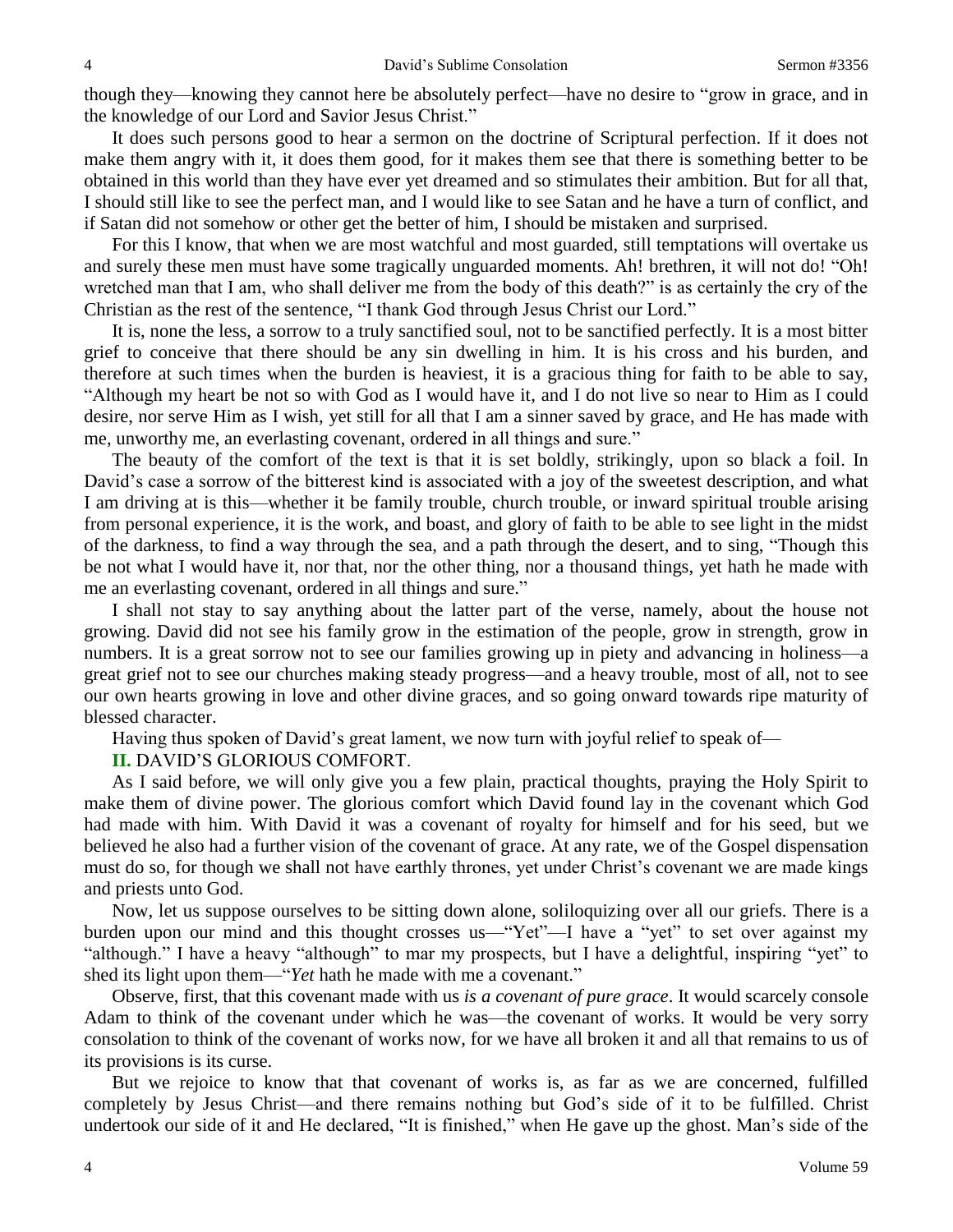covenant of grace is fulfilled and therefore the covenant stands now solely and only as a covenant of pure and unconditional promise on the part of God towards His elect people.

A delightful thought is this, for on these terms it is truly a covenant of grace. "I will and they shall— I will give them a new heart, and a right spirit, and they shall walk in My ways. I will purge, and wash, and cleanse them, and they shall be clean." It is a covenant without "ifs" or "buts" or "peradventures" in it, because its elements are unalloyed grace—grace, grace, grace, and not a single jot or tittle of merit in it.

Now, believer in Christ, you are under such a covenant, a covenant which is all promise to you and no threatening. Ought not this to cheer and comfort you? These dark afflictions—what are they? You can say, as one of old said, "Strike now, Lord, if You will, for I am forgiven. Now do what You will with me, for I am Your child."

#### *"If sin be pardoned, I'm secure Death hath no sting beside."*

Nor has life any, either, for the worst sting is gone, sin is removed and I am saved. Now, Lord, I leave everything in Your hands, making no conditions or stipulations, but will be pleased, or strive to be pleased, with all Your will provides, since I know that the threatenings are all gone, and there remains for me nothing but promises full of boundless mercy which then shall be my heritage."

The next thought is, that *this covenant is made with me.* Beloved, I cannot preach on this as I would, but I pray that the Holy Spirit may bring home to your souls both the power and sweetness of the thought, "Yet hath he made *with me* an everlasting covenant." The doctrines in themselves are delightful, but it is the personal interest in and realization of the doctrines that give real delight.

The covenant—oh! yes, that is the well of Bethlehem—but it is "within the gate." But a covenant made with *me*. Ah! that is the water from the well rippling at my very lips. I drink it and am completely refreshed. It would be pleasant to hear of a covenant made with ten thousand men, that they might be saved, and our common humanity might make us rejoice therein. A covenant made with countless millions might well make us glad to overflowing, but after all, it is not selfish, but only laudable as the law of self-preservation God has Himself implanted in us, for us most of all to rejoice in our own personal faith in Christ, our personal property in the covenant of which He is the Surety. "Yet he hath made with me."

You know, sometimes, when I am thinking of God's mercy, trying to get a grip of my adoption and my acceptance in the Beloved, I find myself crying and at other times laughing. It seems such a wonder that an "heir of wrath" should be made an heir of heaven—an enemy of God made to be His own dear son, to whom He has made absolute promises of infinite love and unutterable grace.

Surely this ought to make our hearts leap like the heart of a warrior when the battle has come to a close and the victory has been won. How joyous ought to be the Christian's life! There ought to be a sacred exhilaration, a holy riot in our spiritual life at the thought that God has made personally with us unworthy, sinful, but pardoned and accepted men and women—"a covenant ordered in all things and sure."

There is a very poor man in this place, just come from his labor. He has not even had time to go home to wash his face. He is very poor. If you could see his room, there is very little furniture in it and the wages he earns come to a very little. He has been poor for years and years. You, perhaps, would scarcely notice him. He is a mere drudge, a weight lifter, a carrier, one of the despised "masses," and yet God has made with him an everlasting covenant!

Why, what a contrast between the parties to this covenant! Here is the Infinite and Eternal God, with all the blazing splendor of His deity, and He has made a covenant with this poor despised child of poverty and toil. Well, now, if you come to think of it, there is no difference in spiritual need between the crossing-sweeper and the millionaire. They are only two frail mortals, with a little difference in their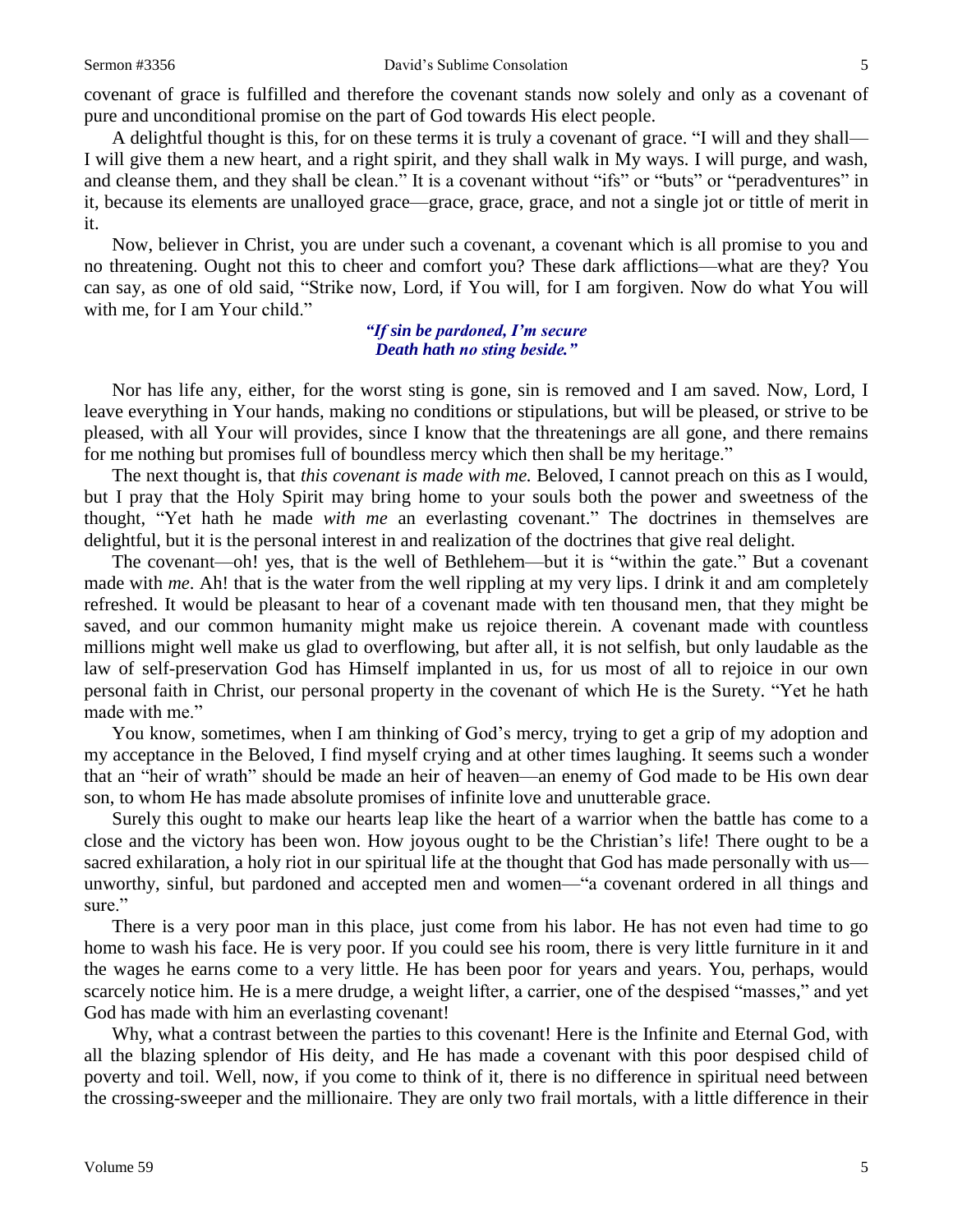circumstances and surroundings, but there is no difference when they go to their last resting place, and they sleep in the lap of mother earth.

And yet, with either or both, God is ready to make an everlasting covenant—with such insignificant ones, with you and me! Oh, dear Christian brothers and sisters! there is the music of it—"with me." Now, may your faith lay her hand on the dear Savior's head afresh, look to Christ anew, see His blood flowing for you, wash again, and feel that you are clean, and then say, "Yet he hath made *with me* an everlasting covenant, ordered in all things and sure."

It may increase our joy to recollect *the Person* who has made this covenant. If the covenant had been made with men, it might have been kept, or it might not have been—for the surest treaties have been broken—and when men have been bound with fetters, the proverb has not always been proved true, "Fast bind, fast find," but men have slipped through a thousand nooses and have been untrustworthy, even when solemn oaths and obligations have been used to bind them down.

But God is true, so true that we might take His Word at once, and yet, since He knew our unbelief, He has been pleased to give us "two immutable things, wherein it is impossible for God to lie that we might have strong consolation who have fled for refuge to the hope set before us." He has done this, He who has not twice destroyed the earth with a flood, notwithstanding all her sins. He who settled the mountains and fixed the hills in their sockets, has said that the mountains shall depart and the hills be removed, but that His love shall not depart from us, neither shall His covenant be removed from us. He has said it whose power is equal to His truth, whose love, with golden hands, encircles both His power and His faithfulness. He has said it who never knows the shadow of a change, the sun without a parallax, and without a tropic. He has said it, the great I AM has made with us a covenant of grace.

Then comes the thrilling truth—"an *everlasting covenant*." We must not, above all things, leave out that. It is the duration of the mercy which is always the great theme of joy to the Christian. I do not know where my brethren get their comfort from, who believe in a temporary covenant of grace. I am not disposed to controvert with them, because if they like it and can get any comfort out of it, I am very glad that somebody should.

But it is a kind of land I should never think of plowing, nor should I ever wish to add to my farm. I shall never be tempted to covet that as Ahab covets Naboth's vineyard. That system of theology seems to me to play fast and loose with divine things, and make man stronger than God, and so I am content not to desire its possession. I suppose I am a greater sinner than they, and have more need of grace, and I come back to my Master's power alone to keep me, rather than depend on my own strength to keep myself.

And here are my comfort and joy, that if God has made a covenant with me, He has not done it for today or tomorrow, and next week, or even next year, but for all eternity. When the hair turns grey, the covenant will still be young, and when the pulse beats low, and the death sweat shall stand on our brow, the covenant will be as full of life as in our early days when first we knew the Lord. It is "an everlasting covenant," and everlasting in the respect of its being made with me, not a covenant which is everlasting, but which changes with persons, and is first with one and then with another, but "He hath made *with me*  an *everlasting covenant*."

Oh! Christian, rejoice! Do not be afraid of rejoicing in that doctrine of the safety of the saints. Depend upon it, though some have used it to their own destruction and their end shall be terrible for having perverted the truth to make it a cloak for sin, yet the children of God have always found that when they are most happy they can be most active. When they feel most safe, they are most grateful, and when they are most grateful, they are most courageous and the most self-sacrificing.

Do not be afraid of knowing that you are safe in Christ, for if your thoughts are troubled about your eternal security, you will not be able to give the integrity of your manhood and womanhood to the cause of God. But if you know that you are saved, if you are sure of it, if you know that your ship can never be driven on the rocks, if you can give your whole selves, body, soul, and spirit unreservedly to God, out of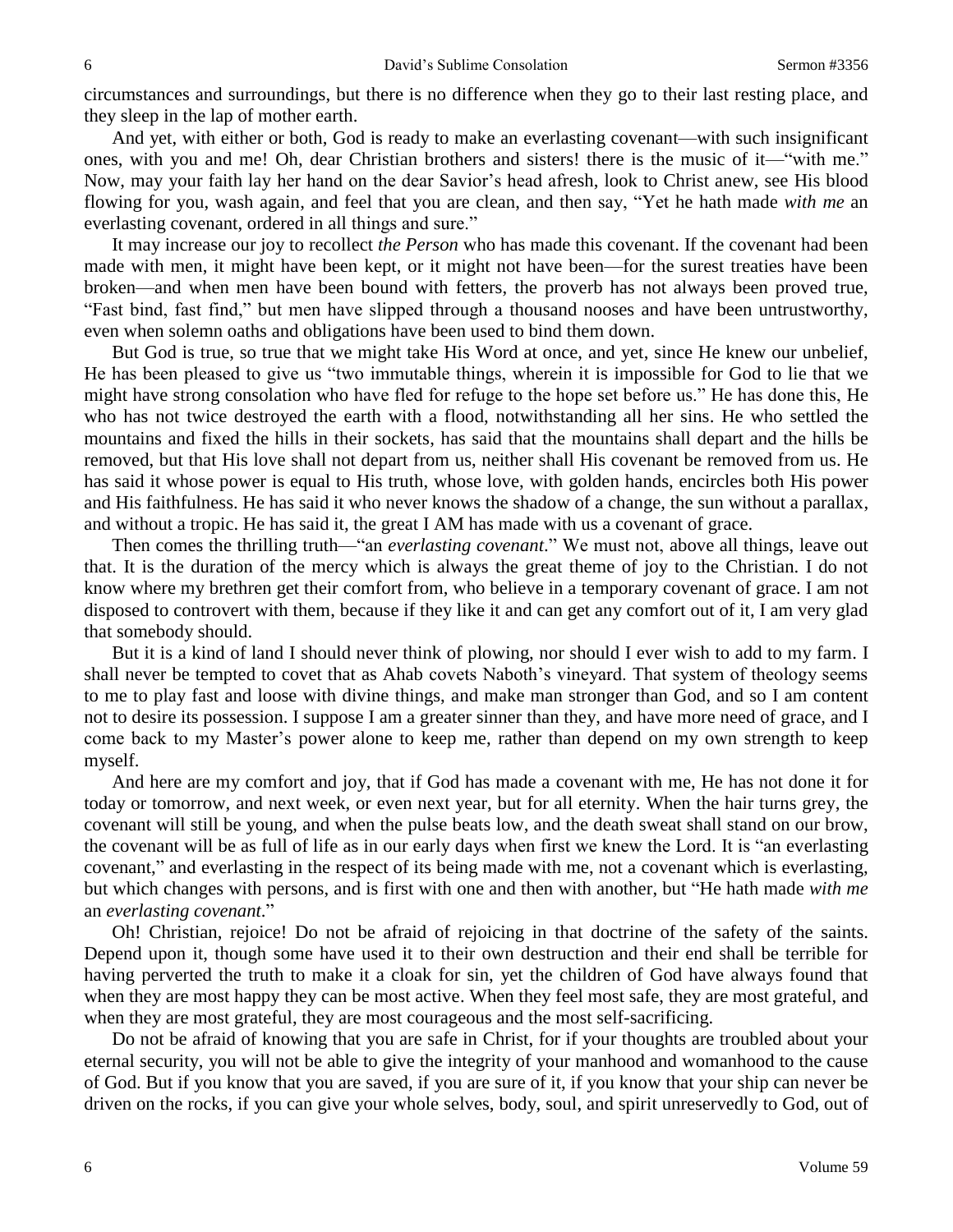no legal motives, but under the divine constraints of gratitude, gratitude to eternal love—you are the man that God the Spirit can make into a fine strong Christian.

But if you are forever struggling and striving, now believing, now doubting, and thinking that your safety depends on something you can do, and that the whole matter may possibly tumble down—you will get no joy out of your salvation, will be forever a self-seeker of a certain kind. But grasp the truth that your salvation is finished once for all, and you can then say, nay *sing*, "Now for the love I bear His name, my whole spirit, my whole time, talents, substance—all shall be laid upon the altar of Him who loved me and gave Himself for me."

> *"Loved of my God, for Him again, With love intense I burn: Chosen of Him ere time began, I choose Him in return."*

And now note, very briefly indeed, that this everlasting covenant *is ordered and sure.* This, too, should fill us with holy musing and sacred exultation. It is so ordered that divine justice is not infringed, while divine mercy is magnified. So ordered that the safety of the soul is secured, and yet the soul is delivered from its sin. So ordered that holiness excludes the sinful from heaven, and yet the sinful are admitted, having been washed in the precious blood of the covenant.

"Ordered in *all* things"—its great things and its little things. Every wheel, and every cog of every wheel, was in the mind of the divine Artificer, and has been placed in its proper position to work out the divine result. Ordered with regard to the past, the present, and the future. Ordered with regard to nature and to providence. Ordered with regard to my body and my soul. Ordered as to the perfection of my divine manhood before the throne of God.

It is ordered in all things and is therefore *sure.* It would not have been sure had it not been well ordered, but being well ordered and fixed according to the truest law, there is no fear of any division of its parts or any dislocation of its members. It will never be a house divided against itself. You know that when a house has no order in it, nothing can be relied upon. Wills run contrary to one another and discord reigns.

But there is nothing of the kind in the covenant of grace. There are no conflicting elements. All the elements are of one kind. Boasting is excluded. Human merit is cast out. It has grace for its Alpha and grace for its Omega. It has grace for its foundation and the topstone shall be brought forth with shoutings of, "Grace, grace," unto it. Infinite wisdom planned it, and so the ideas of human fallibility and mistake have been excluded from it. "Ordered in all things and sure."

Let our souls then fall back upon this truth with the exclamation of David, "This is all my salvation and all my desire." If, indeed, God has made such a covenant with me, then I am saved. I rest upon Christ whom God has said He has set forth to be a covenant for the people—a leader and commander to the people.

My dear friends, are you all trusting in Christ alone? Is He all your salvation? Is He all your desire? I think that is one of the ways by which to discover the true sons of Zion from those that are not so—by seeing whether Christ is all their salvation. There are some who save a little corner for something else besides Christ.

Beloved, it must come to this—if you and I are ever saved—that Christ as He is revealed in the covenant of grace must be all our salvation. He must be made unto us of God, wisdom, righteousness, sanctification, and redemption. Christ is all. Oh! what blessed truth that is! How it drives all priestcraft out of the world. How it makes absurd and profane all pretended soul-saying ceremonies! How it brings us to the Savior, simply and alone to Him, "This is all my salvation"—what Christ has done for me and what God promises to give me as the result of what Christ has done in fulfilling the covenant of grace on my behalf—*this* is all my salvation.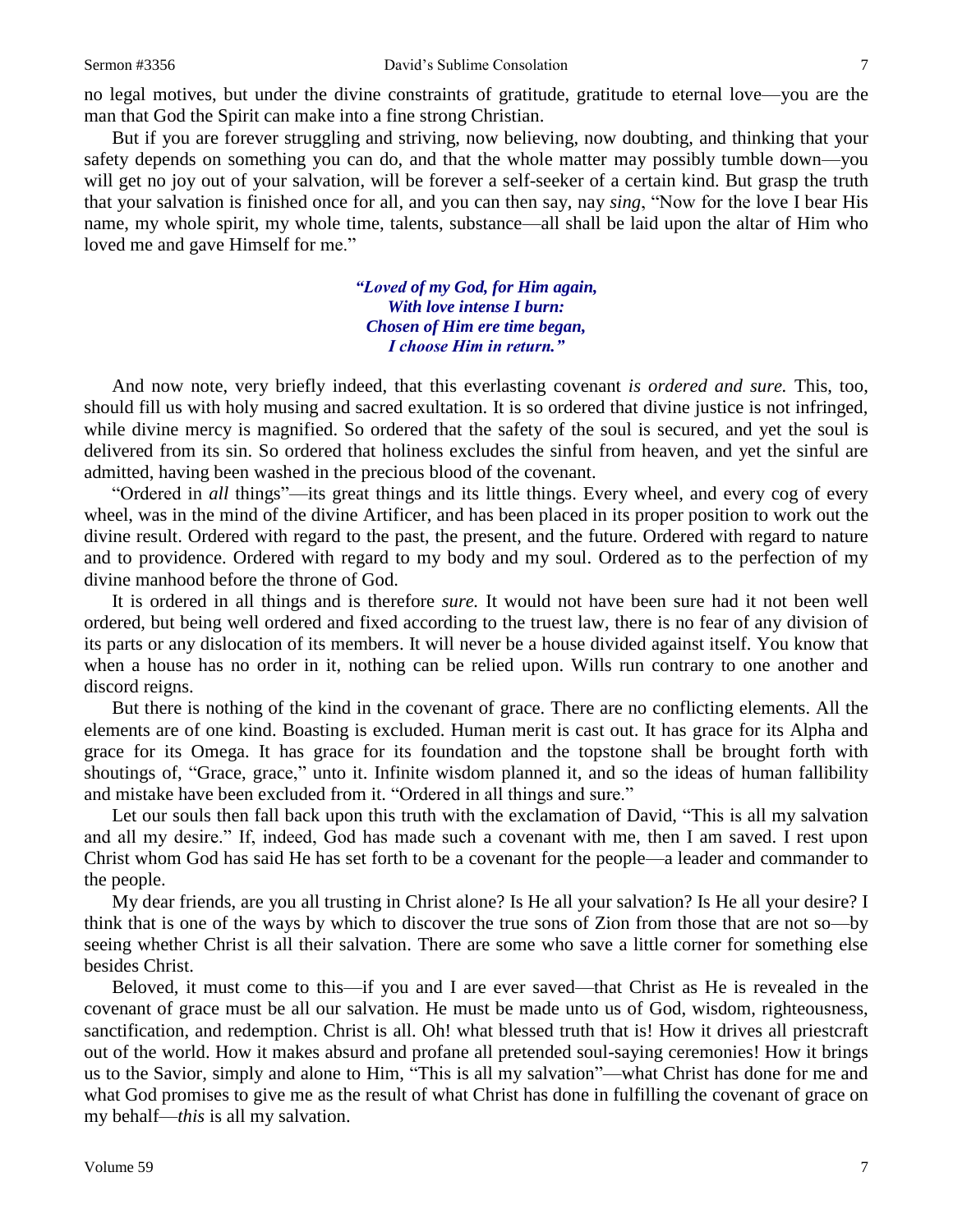And now, sinner, you who have never come to Christ, recollect that this must be all *your* salvation if ever you are saved. And does not this cheer you? You thought you were to get some good feelings. You need not. You may come to Christ for them. "Oh!" say you, "but I must repent." He is exalted on high to give you repentance. It is His work to give you repentance. Come to Him as you are, with nothing of your own, and rest wholly in Him, and you have then in your soul the true sign of God's electing love.

If you rest wholly upon Jesus, do not trouble your head about either the glorious past or the glorious future, but rejoice now. To lay hold on Christ is to lay hold on everlasting love and to find a resting place that shall last you when the world has melted away like a moment's foam dissolves into the wave that bears it and is gone forever. Rest in God patiently—with your whole soul relying upon the merit of Jesus—and the everlasting covenant is yours.

And the text closes with saying—"*and all my desire*." "I do not want anything else to rest upon, but this one thing do I covet—no other source of joy than this." So David seems to say. Ah! but some of you Christian people cannot say, "This is all my desire." Your desire is to make a great deal of money. Your desire is to dress so that people may think you a person of great taste and refinement. Or your desire is to be respectable, or your desire is to be something far away from the thoughts of God.

You smile, but it is really not at all a thing at which to smile. It is a great pity that so many whom we would hope to be Christian people do not find their chief delights in God and do not let their desires end in Him. This is a sad, sad thing. If there were a wife here who found her greatest pleasure in somebody else's company rather than her husband's, it would be a very great disgrace to her. And it is a terrible dishonor to a Christian when, in order to get his pleasures, he has to get out of the circle of communion with Christ. I have heard of such Christians. "Oh!" they say, "well, we try to be circumspect and so on, as a matter of duty, but may we not enjoy ourselves?"

Well, but where—where—where? You do not like to say where and I will not press the inquiry, but there are some who enjoy themselves most when they are where Christ would not go—nay, where Christ would not have them go, and where they would not like Christ to come and find them there. Now, question yourselves whether you belong to Christ at all, if that is the case, for our sweetest pleasures, if we are true Christians, we find when we are most conformed to Christ, doing His will most conscientiously in His sight, most denying ourselves, and most completely giving up our own wills and wishes, after a carnal sort, that the will of Christ may reign in our mortal bodies to His glory.

"This is all my salvation and all my desire." Let others roam through the world as they may, but the soul of the Christian is satisfied at home. He can say, in the words of our hymn—

> *"I need not go abroad for joy; I have a peace at home; My sighs are turned into songs, My heart has ceased to roam.*

*Down from above the blessed Dove Has come into my breast, To witness there eternal love, And give my spirit rest."*

So may it be with you, for Jesus' sake. Amen.

#### **EXPOSITION BY C. H. SPURGEON**

#### *ROMANS 3:9-31*

**Verses 9-18.** *What then? are we better than they? No, in no wise: for we have before proved both Jews and Gentiles, that they are all under sin; As it is written, There is none righteous, no, not one:*